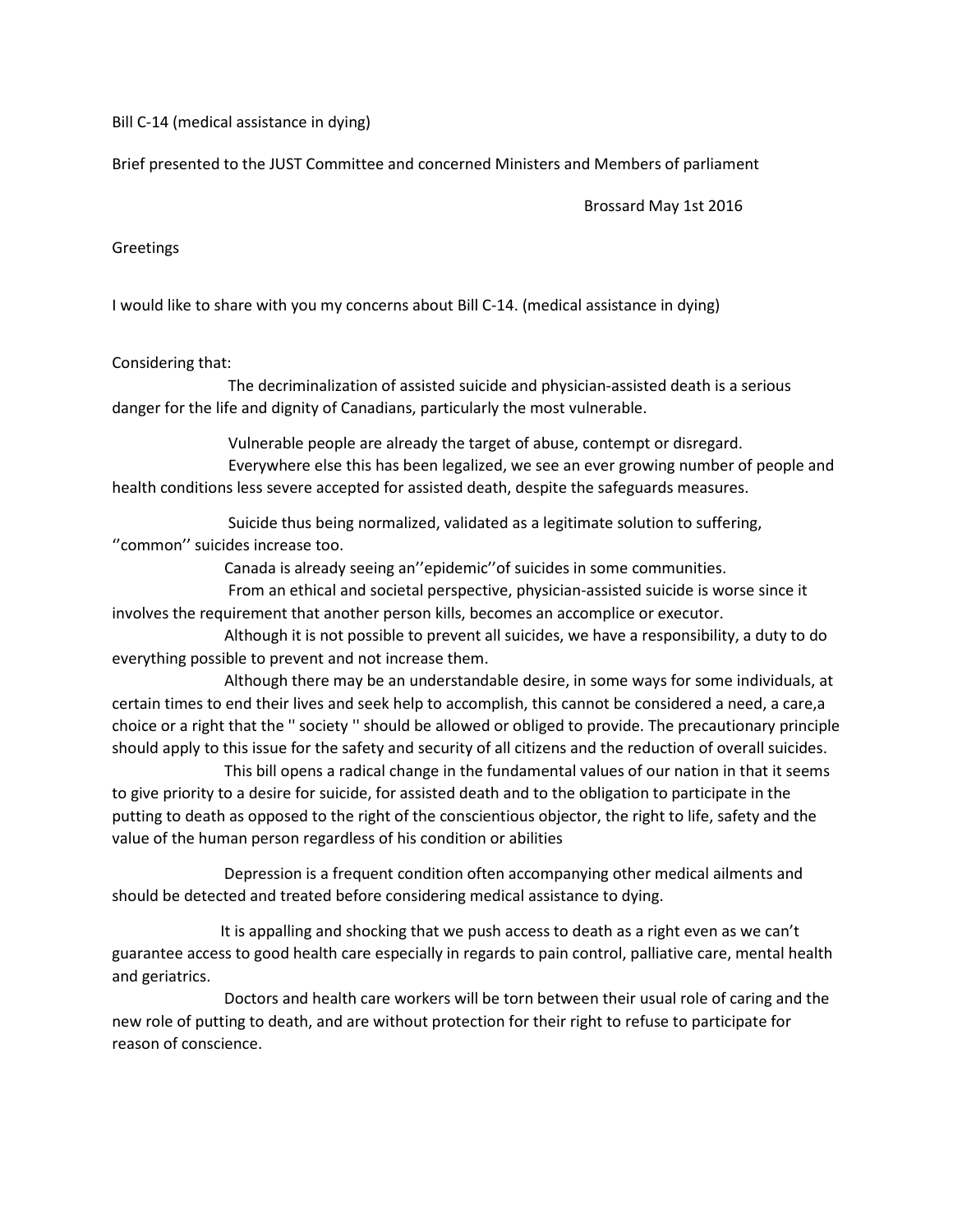I would urge you consider with utmost seriousness the consequences of the proposed bill C-14 and your votes.

Since it seems impossible to invoke the notwithstanding clause, (It is not desirable to leave a legal vacuum)

### **here are the most problematic elements to reconsider in the C-14 bill**

-Do not agree to broaden the eligible conditions. I know there will be pressure.

# -**Add a protection for the right of conscientious objection**: Nothing is said about this in C-14

Given the very fundamental nature of the values involved here, the risks of the failure of the controls, and that health care workers have always had the task to cure, treat, improve, relieve and not to kill, (a complete reversal) it is imperative to protect the rights of conscientious objectors, for whom even to refer is the equivalent of being an accomplice of a serious and criminal act, like telling a suicidal person where to find a weapon. Provincial health departments have their own agenda and will try to get health care workers to participate even against their conscience and beliefs. The federal government must prevent coercion or intimidation and the risk of penalties for conscientious objectors. We must protect the freedoms and choices of health workers also.

One could say: Although there is a permission and an exemption to the Criminal Code for cases mentioned in regard to medical assistance in dying, no professional or health care worker or institution shall be obliged to participate in any way in the process of bringing a patient to receive the said medical assistance to die. It would be to provincial health departments to establish references procedures that do not require the participation of the objectors, such requests could come directly from patients to designated authorities. There could also have care units or parts of units of certain institutions reserved for such purposes. Not all specialties are in all hospitals, why should this be considered a more essential service?

# **Reasonable but mistaken belief: 227 (3) and 241 (6)**

**Remove this**: too much potential for abuse. We could excuse too easily or take away the responsibility of someone who would say that he believed the patient to be eligible but who lies or was negligent to check everything or hides behind the famous:''I was just following orders''. This is unacceptable for such a lethal mistake.

# **-Criteria Of eligibility 241.2 (1)**

 -**add** a requirement of psychological assessment, to exclude a person who is depressed because the person could choose differently if he was not depressed. A necessity to treat a depressed patient.

d)It is almost impossible to be certain that there is no pressure felt, in fact once the possibility of ''departing''is available choosing to stay would be felt like choosing to be a burden. What an implied pressure!

# -**Medical conditions241.2 (2**)

a) '' have a serious and incurable illness, disease or disability;''

we may add, that the person was offered, all other relief measures available and it was documented. c) Remove psychological suffering.